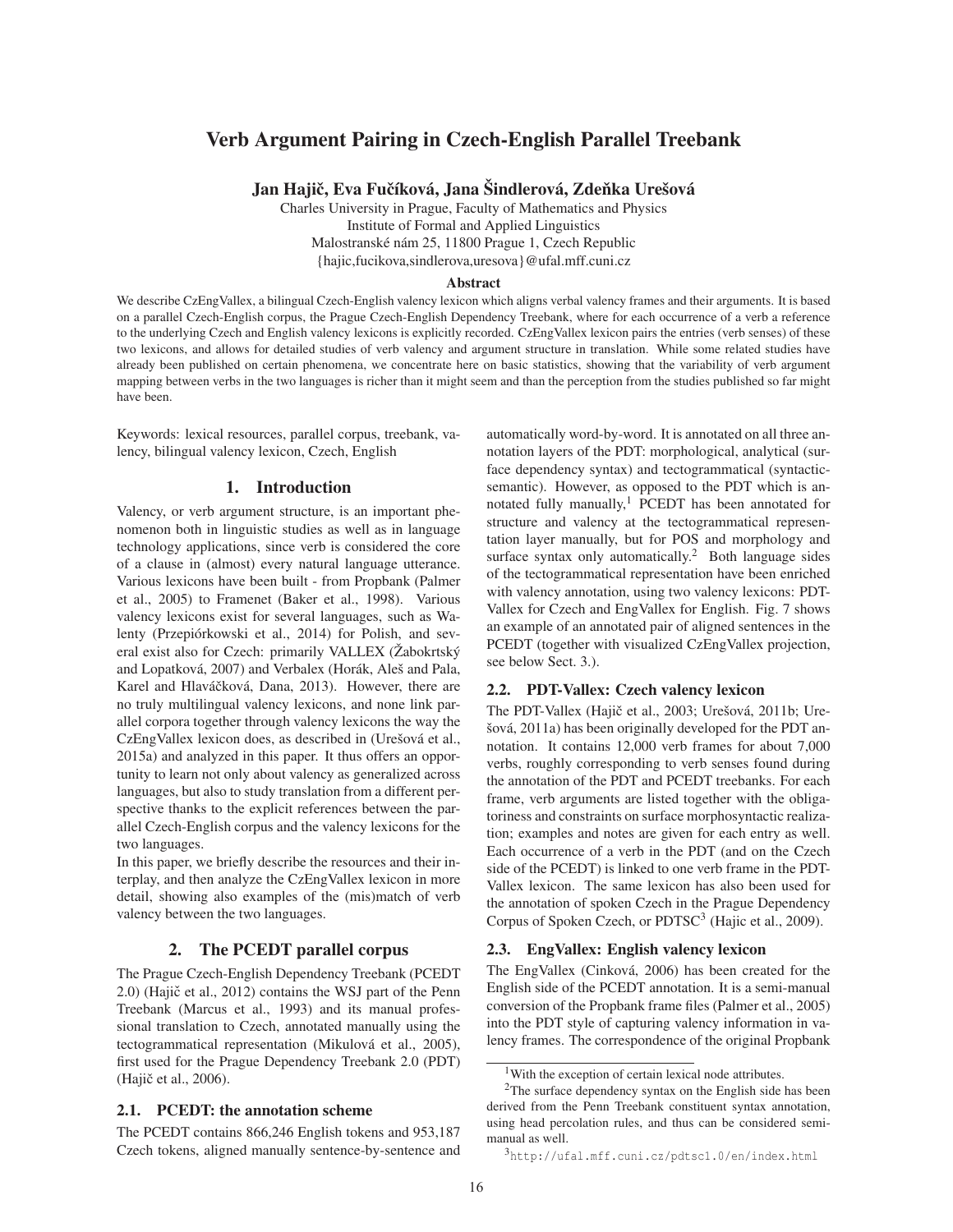entries and valency frames in EngVallex is not necessarily 1:1 - entries have been occasionally merged or split. It contains over 7,000 frames for 4,300 verbs.

#### 2.4. Treebank-lexicon links and lexicon entries

From the point of view of valency in general and this paper in particular, the most important part of the annotation of the corpus and its relation to the valency lexicons is the treatment of verb arguments and adjuncts. Every (nonauxiliary) verb node in the treebank refers to one particular sense of that verb in the respective valency lexicon (PDT-Vallex or EngVallex). The nodes dependent on the verb in the annotation are obligatory or optional complementations. All actants<sup>4</sup> and other obligatory complementations (we will call them collectively "arguments" for simplicity) $5$ are also recorded in the valency lexion(s). In other words, the valency lexicon entry matches the verb-rooted subtree of the annotated tectogrammatical tree linked to it.

The "core" arguments ("actants" in the tectogrammatical terminology) are Actor (or deep subject, or first argument, ACT), Patient (deep object, or second argument, PAT), Addressee (ADDR), Effect (EFF) and Origin (in the transformational sense, such as *create a doll from wood*, labeled ORIG). Non-core arguments often deemed obligatory with certain verbs and their senses are Location (LOC), Direction-from (DIR1), Direction-to (DIR3), Manner (MANN), Beneficiary (BEN) and several others.



Figure 1: PDT-Vallex example entry of the valency frame for *respektovat* (lit. *respect, heed, honor*)

An example of a valency entry for the Czech verb *respektovat* is in Fig. 1. Since Czech is an inflective language and morphosyntactic features are essential for the description of verb arguments, they are listed in the lexicon entry as well, following the argument label (e.g., for the Patient argument in the figure, the number "4" means accusative case, and the arrows are used to specify that the argument can also be expressed as a subordinate clause, in this case using either the conjunction *"že"* or *"když"*).<sup>6</sup>

### 3. The CzEngVallex lexicon

The CzEngVallex lexicon (Urešová et al., 2015a; Urešová et al.,  $2015b$ <sup>7</sup> is a bilingual valency lexicon with explicit

<sup>7</sup>Available publicly for download from the http://lindat. cz repository, together with the monolingual valency lexicons and



En: She said there is a "growing realization"... Cz: Prohlásila, že ... existuje "rostoucí vědomí...

Figure 2: Verb and argument pairs suggested by the automatic preprocessing step (green arrows)

pairing of verb senses (corresponding to valency frames) and their arguments, built upon the Prague Czech-English Dependency Treebank (PCEDT), as described in the previous section. It contains 20,835 frame pairs. It should be noted that not all verbs from the PCEDT can be found in the CzEngVallex: some verbs have not at all been translated as verbs, and vice versa, and some verb translations have been so structurally different that even if translated as verbs, they have not been included in the CzEngVallex. According to (Urešová et al., 2015a), 71% of English verb tokens found in the corpus have been aligned and can be found in the CzEnVallex (for Czech verb occurrences, it is 77%). Also, due to the fact that the CzEngVallex is restricted to the parallel corpus only, it also covers only about 2/3rd of the underlying valency lexicons, i.e., PDT-Vallex and EngVallex. Exacts statistics are given in Table 1 (Urešová et al., 2015a).

|          | Verb  | Frame | <b>PCEDT</b> Tokens |         |
|----------|-------|-------|---------------------|---------|
| Language | types | types | verbs               | aligned |
| English  | 3.292 | 5.010 | 130.514             | 92,747  |
| Czech    | 4.218 | 6.930 | 118,189             | 91,656  |

Table 1: Alignment coverage - CzEngVallex/PCEDT

<sup>4</sup>Sometimes called "core" arguments, see below for a list.

<sup>&</sup>lt;sup>5</sup>The distinction between arguments and adjuncts is often understood differently by different authors, but that is not the important point; here, our use of "argument" is wider than usual, as it gets clearer later.

<sup>6</sup>Frequencies in the PDT and PCEDT treebank are included as well, and so are synonyms and a human-readable description or definition of the particular verb sense, especially to distinguish entries of polysemous verbs.

the PCEDT corpus.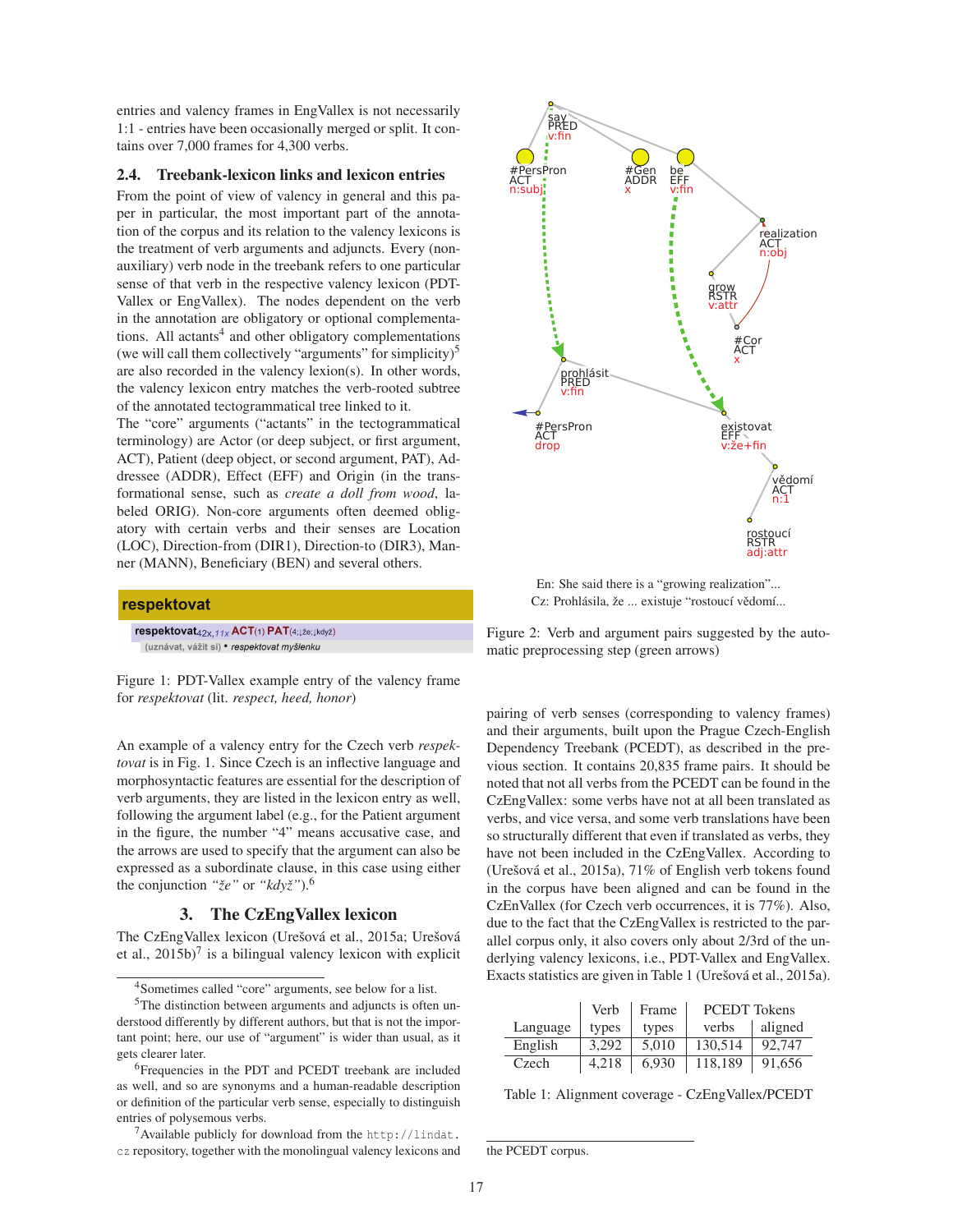

En: She said there is a "growing realization"... Cz: Prohlásila, že ... existuje "rostoucí vědomí...

Figure 3: Verb and argument pairs after insertion of elided valency slots

### 3.1. Building CzEngVallex

CzEngVallex has been built, as it has been mentioned above, on top of the Prague Czech-English Dependency Treebank. The corpus, annotated manually for (monolingual) valency, has been first (automatically) pre-processed to align all nodes of the tectogrammatically-annotated trees, and all trees which contained at least one verb–verb pair have been extracted, re-sorted to show all pairs of trees with the same sense of the English verb in one group, and passed to the CzEngVallex annotators. Fig. 2 shows an example (fragment) of a sentence pair (Eng: *She said there is a "growing realization" ...*) containing the verb *say* and its translation (*prohlásit*, in this sentence), as displayed for the annotator, with green arrows showing pre-aligned verb and argument pairs. The main task of the annotators has been to check the pairings of both verbs and their arguments, and to add or correct them if necessary. The underlying hypothesis which has determined the design of the valency frame pairing scheme was that for each verb sense pair, the alignment of their arguments is the same (otherwise, the verb sense on one or both sides would have to be refined). This was the key point of the annotation, apart from corrections of the errors of the original automatic node alignment or corrections



En: She said there is a "growing realization"... Cz: Prohlásila, že ... existuje "rostoucí vědomí...

Figure 4: Verb and argument pairs as marked by the annotator (blue arrows) for entering them into CzEngVallex

of the treebank annotation itself.<sup>8</sup> In our example sentence, the annotator fills in missing (non-overt) arguments for both *say* and its Czech translation, namely, the deep object (PAT, with the lexeme represented only as #Slot, see Fig. 3). After filling in all of the elided valency slots, the annotator adds alignment links for the newly introduced arguments and for those that have not been identified by the automatic preprocessing step. In the displayed case, the nodes with ACT and PAT have been aligned and the ADDR node has been marked as non-corresponding to any Czech argument (Fig. 4, blue arrows).

Only after a careful review of the whole group of *all* PCEDT examples for the given pair of verb senses and their valency frames the alignment of the arguments has been confirmed by the annotator and the valency frame pair entered into CzEngVallex.

#### 3.2. Annotation rules in specific cases

Due to slight inconsistencies in the handling of verb arguments and adjuncts on the two sides of the PCEDT, the annotation rules had to be gradually extended to contain con-

<sup>8</sup>To keep the annotation consistent, corrections in the treebank have only been suggested and passed to the treebank maintainers to include them in the next version, i.e., the underlying treebanks have not been corrected immediately.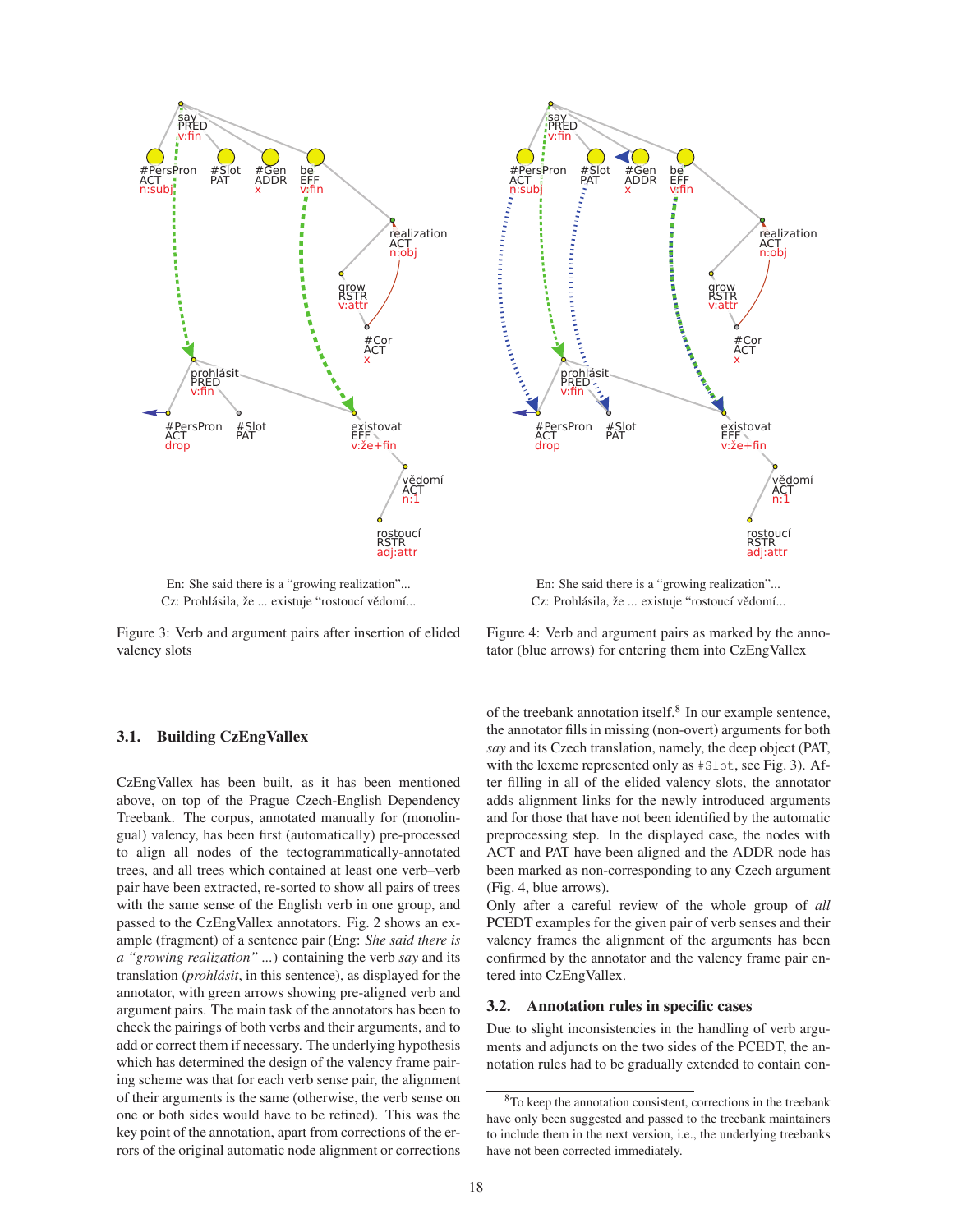ventions for such cases, in order to keep the CzEngVallex pairings consistent. For example, EngVallex (used for the valency annotation of the English side of the PCEDT) often includes certain adjuncts (i.e., optional free modifications in the PDT terminology) in the valency frame, while PDT-Vallex strictly does not. This is, of course, not a cause for a "true" argument mismatch, but the treatment for these had to be unified so that these cases are easily identifiable afterwards.

Similarly, certain types of verb constructions using more than one verb (typically, catenative verb or a modal) might have structurally different annotation, if only for the fact that one one side of the translation only one verb is used carrying the same meaning. In these cases, the "semantic" annotation rule takes effect, i.e., the modal or catenative verb is left out and the alignment is made between the more semantically "full" verb and its single-word counterpart in the other language (node in the annotated tree). For example, *keep* and *riding (up)* are represented as two nodes in the English tree annotation, while their translation is only *klouzat* in Czech (albeit complemented by and adverbial *stále*, meaning *lit. still*); in such a case, *keep* is not considered part of the pair and alignment is made for *ride (up)* and *klouzat* and their arguments only. In addition to *keep*, *need* or *get* (when complemented by a non-finite verb) also appear often translated in the same way.

In some cases, the translation itself could be plain wrong (however unlikely it might seem after professional translation editing and fully manual tectogrammatical annotation took place on the data prior to this alignment effort). In these cases, the corpus pairing is excluded from consideration and the error reported to the treebank maintainers.

### 3.3. CzEngVallex format

The resulting CzEngVallex is represented as a simple standoff file which refers back to the PDT-Vallex and Eng-Vallex lexicons, or more precisely, to the individual valency frames in them. In other words, the underlying two lexicons are not modified at all, which makes it easier to maintain them in the future (Fig. 5). The valency frames are referred to by their respective IDs, while the arguments are identified by their labels (since they are for each frame unique). Technically, all Czech frame pairs are listed for every English verb, but the relations are symmetric.

CzEngVallex is also publicly available online for quick browsing and search. $\hat{9}$  This interface allows for searching for particular argument pairs aligned by CzEngVallex, resulting in a list of verbs (and their particular valency frames) where this pairing occurs. Individual verb and verb pairs can also be browsed alphabetically, in both directions (English->Czech as well as Czech->English). Moreover, each pair of valency frames displayed is complemented with all the real-usage examples from the parallel PCEDT corpus (Fučíková et al., 2015). All the displayed material (verb entry heading, valency frames, etc.) are linked through HTML links to the monolingual entries in PDT-Vallex and EngVallex, to display additional information and, in the case of PDT-Vallex, additional examples from the monolingual Czech PDT corpus.

```
<frames_pairs owner="...">
<head>
 ...
</head>
<br/>hody>
 <valency_word id=... vw_id="ev-w1">
  <en_frame id=... en_id="ev-w1f2">
   <frame_pair id=... cs_id="v-w3161f1">
     <slots>
      <slot en_functor="ACT" cs_functor="ACT"/>
     <slot en_functor="PAT" cs_functor="PAT"/>
     </slots>
    </frame_pair>
    <frame_pair id=... cs_id="v-w9887f1">
     \langleslots>
      <slot en_functor="ACT" cs_functor="ACT"/>
      <slot en_functor="PAT" cs_functor="PAT"/>
     <slot en_functor="EFF" cs_functor="SUBS"/>
     \langle/slots>
    </frame_pair>
   </en_frame>
  </valency_word>
 </body>
</frames_pairs>
```
Figure 5: Structure of the CzEngVallex (part of *abandon* pairing)

| Number of      | Number of   | Percent of |  |
|----------------|-------------|------------|--|
| argument pairs | frame pairs | all pairs  |  |
|                | 9           | $0.04\%$   |  |
|                | 593         | 2.85%      |  |
| $\mathcal{L}$  | 8746        | 41.98%     |  |
| 3              | 7939        | 38.10%     |  |
| 4              | 2613        | 12.54%     |  |
| 5              | 813         | 3.90%      |  |
| 6              | 103         | 0.49%      |  |
|                | 19          | 0.09%      |  |

| Table 2: Argument pairing statistics |  |
|--------------------------------------|--|
|                                      |  |

# 4. Argument matching in the CzEngVallex / PCEDT

Out of the 20,835 frame pairs recorded in the CzEngVallex lexicon, Table 2 summarizes argument alignment diversity in these frame pairs: it shows how many times a certain number of argument pairs appears in the CzEngVallex lexicon.

It should be noted that not necessarily the number of arguments on both sides is equal to the number of pairs; some pairs might in effect pair an argument with "nothing" on the other side. A study on such a "zero" alignment can be found in (Šindlerová et al., 2015).

One of the reasons for creating CzEngVallex was to have explicitly annotated corpus material for the study of translation differences in Czech and English valency, or verb argument (and in some cases, also adjunct) use. Overall statistics are given in Table 3.

An example of a well-behaved verb pair is in Fig. 6, where all three arguments match between the two languages for

<sup>9</sup>http://lindat.mff.cuni.cz/services/CzEngVallex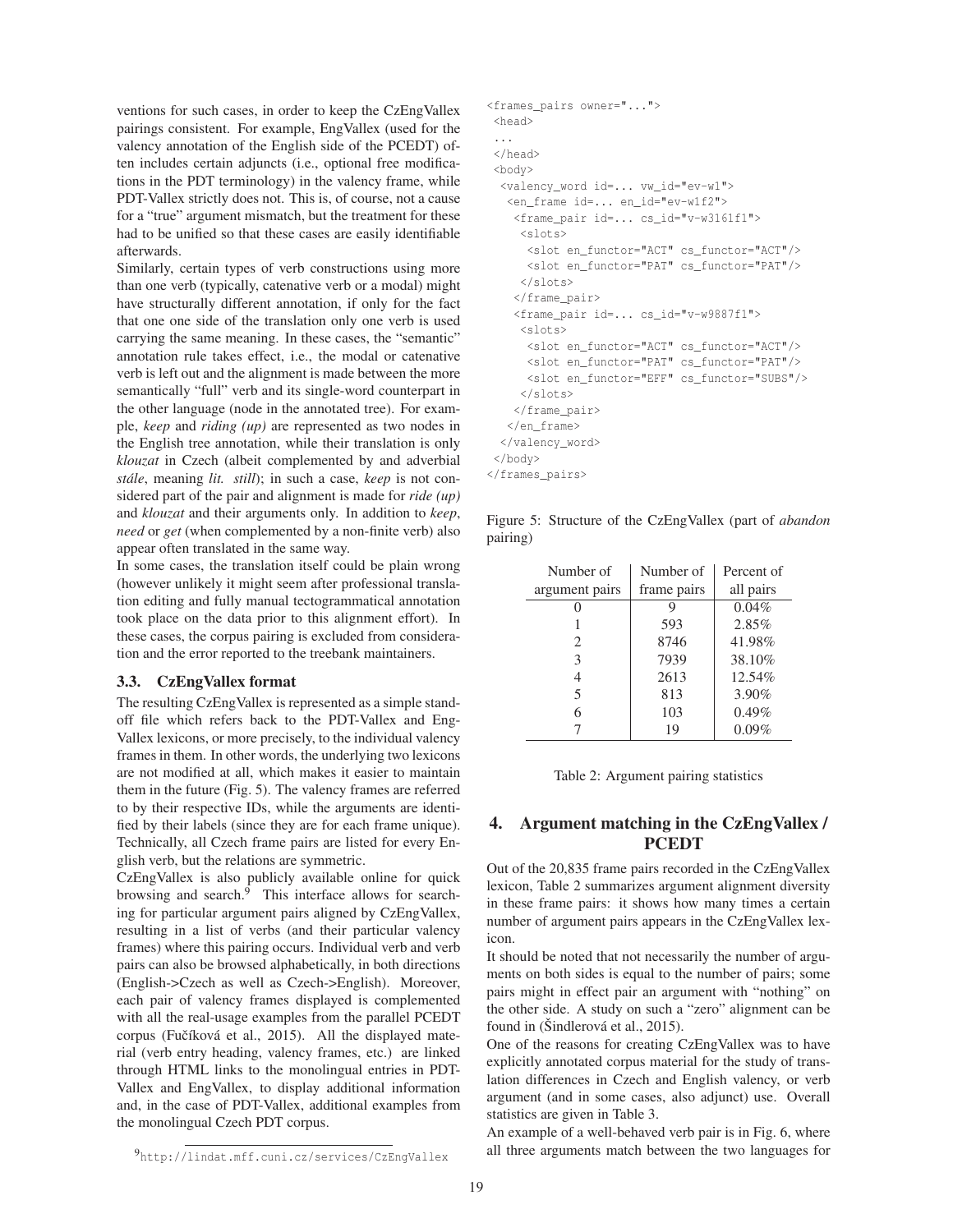| No. of argument  | Number of   | Percent of |  |
|------------------|-------------|------------|--|
| pair differences | frame pairs | all pairs  |  |
|                  | 9302        | 44.646%    |  |
|                  | 6737        | 32.335%    |  |
| 2                | 3313        | 15.901%    |  |
| 3                | 1157        | 5.553%     |  |
| 4                | 267         | 1.281%     |  |
| 5                | 49          | 0.235%     |  |
| 6                | 9           | 0.043%     |  |
|                  |             | 0.005%     |  |

Table 3: Argument pair differences in numbers

the verb sense pair *base*–*zakládat*.



En: He bases the estimate on a survey... Cz: Tento odhad zakládá na průzkumu...

Figure 6: Matching arguments in verb pair base–zakládat; verb pair in green, argument links in blue.

However, quite clearly as the table shows, there are more differing pairs (over 55%) than those which match in all argument pairings.

An example of an aligned sentence with five differences in argument mapping is captured in Fig. 7.

The example with seven differences comes from the translation of the English verb "to sell" to Czech as "vyvážet"

| Number of      | Number of            |            |
|----------------|----------------------|------------|
| argument pairs | unique pairing types | Percentage |
|                |                      | 0.04%      |
|                |                      | 0.15%      |
| 2              | 238                  | 9.20%      |
| 3              | 980                  | 37.88%     |
| 4              | 935                  | 36.14%     |
| 5              | 338                  | 13.07%     |
| 6              | 76                   | 2.94%      |
|                | 15                   | 0.58%      |

| Table 4: Argument pair differences in numbers |  |  |  |  |  |  |
|-----------------------------------------------|--|--|--|--|--|--|
|-----------------------------------------------|--|--|--|--|--|--|

#### (lit. *export*) in

- En: For example, Nissho Iwai Corp., one of the biggest Japanese trading houses, now buys almost twice as many goods from China as it.ACT sells to that country.ADDR
- Cz: Společnost Nissho Iwai Corp., jedna z největších japonských obchodních firem, dnes například kupuje dvakrát tolik zboží z Číny, než kolik.PAT do této země.DIR3 vyváží

In this case, the English entry has five argument slots, labeled ACT, PAT, ADDR, EFF, BEN and the Czech entry ACT, PAT and DIR1;<sup>10</sup> ACT maps to PAT, ADDR to DIR3 (not included as an argument in the valency frame), and all others are unaligned (in either direction), accounting for the seven pairing differences.

Out of the frame pairs with just one argument pair, four different cases have been found. While it is not surprising that by far the most frequent pair is the expected ACT:ACT labeled argument pair, three other differing pairs have been found: $11$ 

- 1. five frame pairs with PAT:ACT argument pair; this is apparently the relict of not shifting the English valency slot label PAT to ACT, due to its origins in Propbank which often uses Arg1 alone (such as in *the glass.Arg1 broke*, and Engvallex typically used PAT for Arg1;
- 2. four times no English frame argument corresponding to ACT in the Czech frame, and
- 3. one case of an ACT on the English side corresponding to no argument on the Czech side.

With the increasing number of arguments, there are more and more different pairings of arguments, as the combinatorics also suggest. The numbers are given in Table 4. The percentages are computed from the total number of 2,587 different (unique) pairs found in the CzEngVallex lexicon across all argument pair counts.

<sup>10</sup>Not all of them are present in the (surface form of the) example, but the alignment is not affected by argument ellipsis.

<sup>&</sup>lt;sup>11</sup>More examples and their breakout (including possible annotation errors) will be presented in the full version of the paper.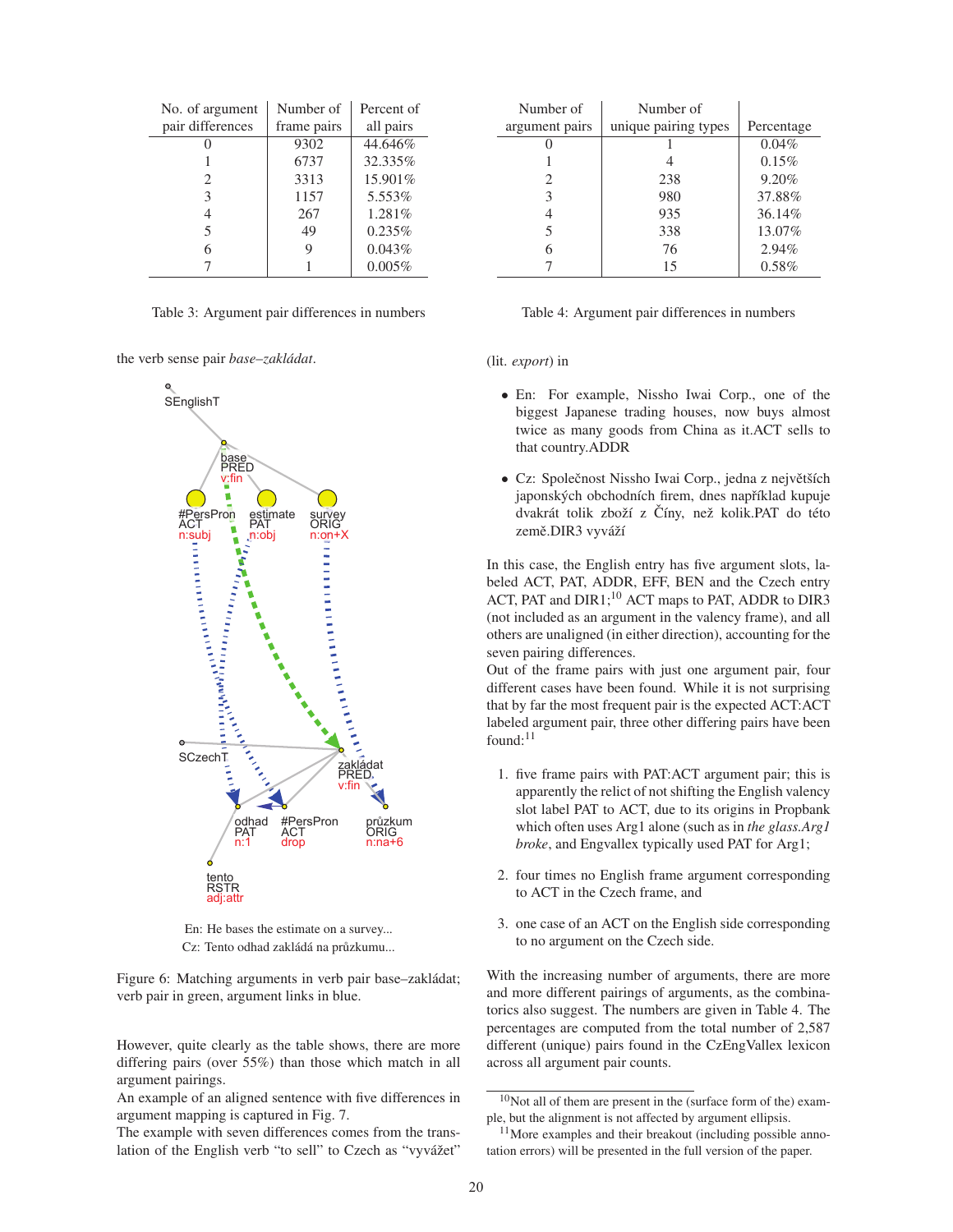### 5. Mismatch classification

While complete breakout and classification of the 2,500+ mismatch types apparently needs further study, we can already provide (a coarse grained) classification. The "zero alignment" has already been mentioned and studied (Šindlerová et al., 2015), since it accounts for a large proportion of argument alignment discrepancies. However, when we step up from the investigation of individual argument alignments to the level of the whole valency frame, the situation is far richer. Nevertheless, there are certain common reasons for various types of mismatches:

- verb translation choice often combined with differing argument expression and/or representation, which can further be subdivided into several types (plain argument expression (*to drive a car.PAT* vs. *jezdit v autě.MEANS*, lit. *go in a car*), light verb constructions translated as a single verb or vice versa, such as *uzavřít smlouvu s ...,* lit. *close a contract with ...*  $\rightarrow$ *(to) contract sb*, "cross-language" alternation (cf. also Fig. 7 and below), other structural differences)
- treebank annotation convention and guidelines (e.g., choice of direction vs. origin), cf. Fig. 7: *is derived from the U.S.*.ORIG vs. *pochází z USA*.DIR1
- valency frame composition convention mismatch (for example: En: *spread* ACT DIR1 DIR2 DIR3  $\rightarrow$  Cz: *rozšíˇrit se* ACT, where the direction(s) of spreading are not included in the Czech valency frame, being considered optional complementations).

As an illustration,<sup>12</sup> consider the following translation:

- En: ... the change ended [the series]
- Cz: ... série skončila změnou (lit. [the] series ended *by-change*)

where the (deep) object (*series*) has moved to (deep) subject position in Czech (this alternation process applies to both languages; it was the translator's choice to do so in Czech). In a slightly more complex example, we refer to another case of "cross-language" alternation (Fig. 7): the passive form "is derived" has been translated as intransitive "pocházet" (more literally translated as *come from*), where the deep subject (ACT) represents the theme, while in English this is the deep object (PAT) of "derive": someone derives something.PAT from ... This example suggests that in translation, the choice of the translation is often not done at the more syntactically-oriented valency (or "propbanking") level, but at a much deeper, FrameNet-like more semantically-oriented level (Baker et al., 1998); while this might not be surprising for human translators, it confirms that it has to be taken into account for MT. Interlinking all the valency/propbanking/semantic role lexicons, similarly to (Bonial et al., 2013), would give us more insight, but it must be complemented with multilingual annotation in a similar way that we have attempted here with CzEngVallex in the bilingual case.

For completeness, we should also mention our previous work on investigating how verb-noun phrasal and verb idiomatic constructions are translated (Urešová et al., 2013). We have found that only a minority of such constructions are translated as idiomatic or phrasal constructions (from English to Czech), and perhaps even more surprisingly, it also holds in the other direction, namely that idioms (in the Czech translation) are often coming from non-idiomatic constructions. The findings about translations of verb-noun idiomatic constructions has led to more focus on the representation of such constructions themselves in valency dictionaries in different languages; comparison between Czech and Polish with suggestions for improvement in representation of verb-based idiomatic constructions has been described in (Przepiórkowski et al., 2016 in print).



En: ... 30% of ... profit ... is derived from the U.S.. Cz: .. 30 % zisků ... pochází z USA.

Figure 7: Functor mismatch in 5 argument pairs

### 6. Related work

The predecessor to CzEngVallex, which has used machine learning methods based on a parallel corpus, has been described in (Šindlerová and Bojar, 2009), but it did not produce a manually checked and corrected resource. Another preliminary attempt at a comparison of English and Czech Valency has been using several resources (PDEV on the English side and VerbaLex on the Czech side), but it has not used a parallel corpus for linking and checking the actual usage (Pala et al., 2014). Obviously, multilingual dictionaries like FrameNet (Fillmore et al., 2003; Baker et al., 1998; Materna and Pala, 2010) inherently contain links between verb sense equivalents, but we are not aware of any work that would start from a parallel corpus, use the same methodology of valency description for both languages and that has underwent a thorough manual check.

<sup>&</sup>lt;sup>12</sup>Due to the limited space in the abstract - more examples and finer grained classes in the full version of the paper.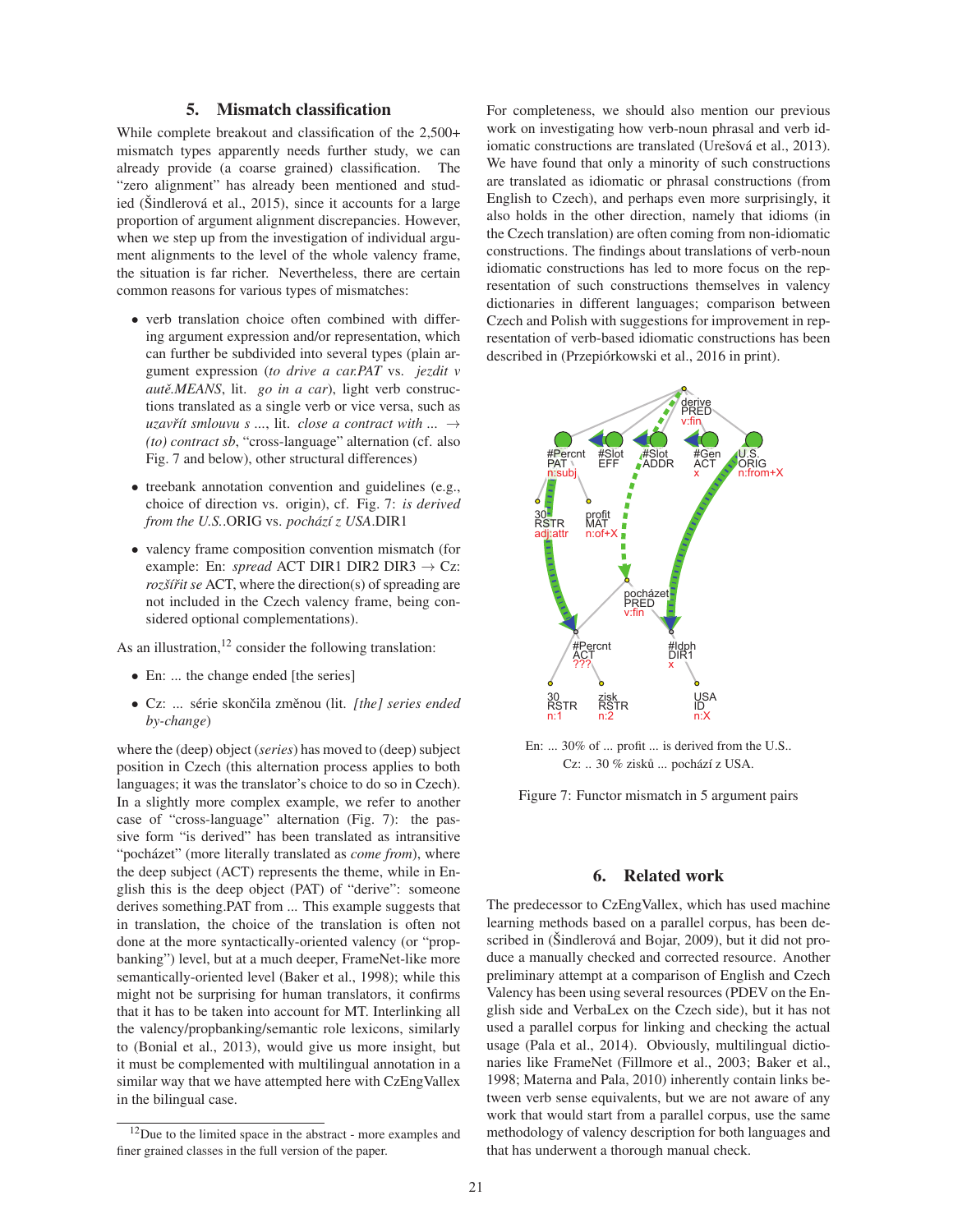# 7. Conclusions

We have described some basic statistics derived from the CzEngVallex lexicon, a bilingual valency lexicon created over the Prague Czech-English Dependency Treebank, a parallel corpus of over 50,000 sentences. Perhaps it should not be surprising that there is a large number of differences in the use of verb arguments across the two languages. The 2,587 different valency frame pairs (in the alignment of their arguments) offer a large amount of material for further studies.

Apart from studying the properties of the lexical entries themeselves, we have already used the lexicon in various NLP applications, such as in word sense disambiguation using the argument and verb pairings coming from the parallel corpus as an additional features, getting an improvement over the (monolingual) baseline (Dušek et al., 2015). Since the CzEngVallex lexicon, both underlying valency lexicons (PDT-Vallex for Czech and EngVallex for English) are now publicly available online, $13$  we believe that it will be possible to get more insight into the use of verb arguments in translation, benefiting both linguistic studies as well as language technology, especially machine translation.

# 8. Acknowledgments

This work described herein has been supported by the grant GP13-03351P of the Grant Agency of the Czech Republic and by the LINDAT/CLARIN Research Infrastructure projects, LM2010013 and LM2015071 funded by the MEYS of the Czech Republic. It has also been using language resources developed and distributed by the LINDAT/CLARIN project. The results described in this article have been contributed to the LINDAT/CLARIN open access repository, as a item http://hdl.handle.net/11234/1-1512 and as an useraccessible application at http://lindat.mff.cuni.cz/ services/CzEngVallex.

### 9. References

- Baker, C. F., Fillmore, C. J., and Lowe, J. B. (1998). The Berkeley FrameNet Project. In *Proceedings of the 36th Annual Meeting of the Association for Computational Linguistics and 17th International Conference on Computational Linguistics - Volume 1*, ACL '98, pages 86–90, Stroudsburg, PA, USA. Association for Computational Linguistics.
- Bonial, C., Stowe, K., and Palmer, M., (2013). *Proceedings of the 2nd Workshop on Linked Data in Linguistics (LDL-2013): Representing and linking lexicons, terminologies and other language data*, chapter Renewing and Revising SemLink, pages 9 – 17. Association for Computational Linguistics.
- Cinková, S. (2006). From Propbank to Engvallex: Adapting the PropBank-Lexicon to the Valency Theory of the Functional Generative Description. In *Proceedings of the Fifth International Conference on Language Resources and Evaluation (LREC 2006), Genova, Italy*.
- Dušek, O., Fučíková, E., Hajič, J., Popel, M., Šindlerová, J., and Urešová, Z. (2015). Using parallel texts and lexicons for verbal word sense disambiguation. In *Proceedings of the Third International Conference on Dependency Linguistics, Depling 2015*, Uppsala, Sweden. Uppsala universitet, Uppsala universitet.
- Fillmore, C. J., Johnson, C. R., and L.Petruck, M. R. (2003). Background to framenet: Framenet and frame semantics. *International Journal of Lexicography*, 16(3):235–250.
- Fučíková, E., Hajič, J., Šindlerová, J., and Urešová, Z. (2015). Czech-english bilingual valency lexicon online. In *14th International Workshop on Treebanks and Linguistic Theories (TLT 2015)*, pages 61–71, Warszawa, Poland. IPIPAN, IPIPAN.
- Hajič, J., Panevová, J., Urešová, Z., Bémová, A., Kolářová, V., and Pajas, P. (2003). PDT-VALLEX: Creating a Large-coverage Valency Lexicon for Treebank Annotation. In Nivre, Joakim//Hinrichs, E., editor, *Proceedings of The Second Workshop on Treebanks and Linguistic Theories*, volume 9 of *Mathematical Modeling in Physics, Engineering and Cognitive Sciences*, pages 57—68, Vaxjo, Sweden. Vaxjo University Press.
- Hajič, J., Panevová, J., Hajičová, E., Sgall, P., Pajas, P., Štěpánek, J., Havelka, J., Mikulová, M., Žabokrtský, Z., Ševčíková-Razímová, M., and Urešová, Z. (2006). Prague Dependency Treebank 2.0, LDC Catalog No. LDC2006T01.
- Hajic, J., Pajas, P., Marecek, D., Mikulova, M., Uresova, Z., and Podvesky, P. (2009). Prague dependency treebank of spoken language (PDTSL) 0.5. LINDAT/CLARIN digital library at Institute of Formal and Applied Linguistics, Charles University in Prague.
- Hajič, J., Hajičová, E., Panevová, J., Sgall, P., Bojar, O., Cinková, S., Fučíková, E., Mikulová, M., Pajas, P., Popelka, J., Semecký, J., Šindlerová, J., Štěpánek, J., Toman, J., Urešová, Z., and Žabokrtský, Z. (2012). Announcing Prague Czech-English Dependency Treebank 2.0. In *Proceedings of the 8th International Conference on Language Resources and Evaluation (LREC 2012)*, pages 3153–3160, Istanbul, Turkey. European Language Resources Association.
- Horák, Aleš and Pala, Karel and Hlaváčková, Dana. (2013). Preparing VerbaLex Printed Edition. In *Seventh Workshop on Recent Advances in Slavonic Natural Language Processing, RASLAN 2013*, pages 3–11.
- Marcus, M. P., Santorini, B., and Marcinkiewicz, M. A. (1993). Building a large annotated corpus of english: The penn treebank. *COMPUTATIONAL LINGUISTICS*, 19(2):313–330.
- Materna, J. and Pala, K. (2010). Using Ontologies for Semi-automatic Linking VerbaLex with FrameNet. In *LREC*, pages 3331–3337.
- Mikulová, M., Bémová, A., Hajič, J., Hajičová, E., Havelka, J., Kolářová, V., Lopatková, M., Pajas, P., Panevová, J., Razímová, M., Sgall, P., Štěpánek, J., Urešová, Z., Veselá, K., Žabokrtský, Z., and Kučová, L. (2005). Anotace na tektogramatické rovině Pražského závislostního korpusu. Anotátorská příručka. Technical

<sup>13</sup>http://hdl.handle.net/11234/1-1512 and http: //lindat.mff.cuni.cz/services/CzEngVallex